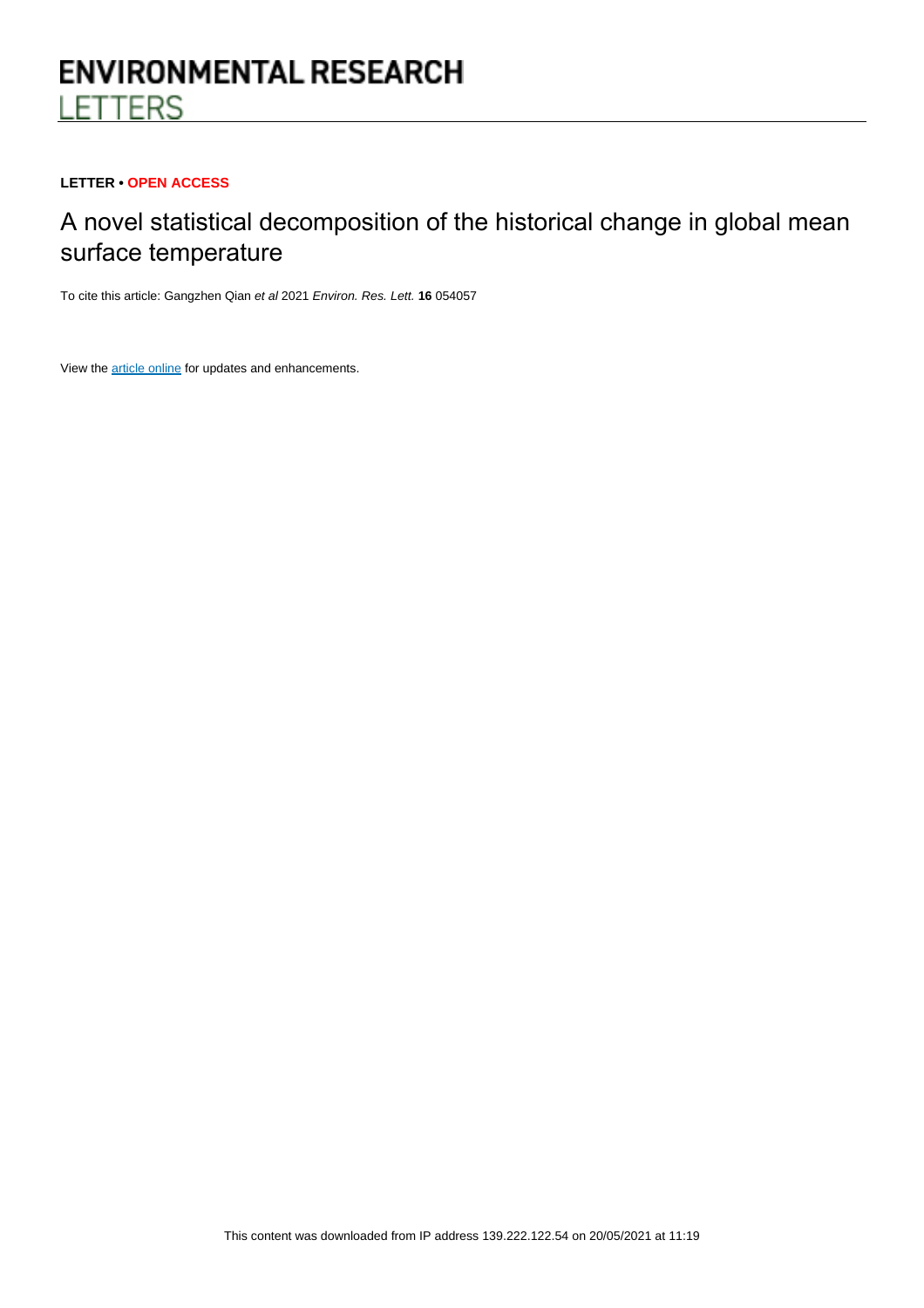# **ENVIRONMENTAL RESEARCH LETTERS**

# **LETTER**

*∗*

CrossMark

#### **OPEN ACCESS**

**RECEIVED** 5 November 2020

**REVISED** 12 February 2021

**ACCEPTED FOR PUBLICATION** 26 February 2021

**PUBLISHED** 7 May 2021

Original content from this work may be used under the terms of the [Creative Commons](https://creativecommons.org/licenses/by/4.0/) [Attribution 4.0 licence](https://creativecommons.org/licenses/by/4.0/).

Any further distribution of this work must maintain attribution to the author(s) and the title of the work, journal citation and DOI.



A novel statistical decomposition of the historical change in global mean surface temperature

#### Gangzhen Qian<sup>[1](#page-1-0)</sup>, Qingxiang Li<sup>1[,5](#page-1-1),[∗](#page-1-2)</sup> ●, Chao Li<sup>[2](#page-1-3)</sup>, Haiyan Li<sup>1,[5](#page-1-1)</sup>, Xiaolan L Wang<sup>[3](#page-1-4)</sup>, Wenjie Dong<sup>1,5</sup> and Phil Jones<sup>[4](#page-1-5)</sup>

<span id="page-1-0"></span><sup>1</sup> School of Atmospheric Sciences and Key Laboratory of Tropical Atmosphere–Ocean System, Ministry of Education, Zhuhai, People's Republic of China

- 2 School of Geosciences, East China Normal University, Shanghai, People's Republic of China
- <span id="page-1-3"></span><sup>3</sup> Climate Research Division, Environment and Climate Change Canada, Toronto, Canada
- <span id="page-1-5"></span><span id="page-1-4"></span><sup>4</sup> Climatic Research Unit, School of Environmental Sciences, University of East Anglia, Norwich, United Kingdom 5
	- Southern Marine Science and Engineering Guangdong Laboratory (Zhuhai) and China Association for Science and Technology
	- Working Group for UN Environment Consultation, Zhuhai, People's Republic of China

<span id="page-1-2"></span><span id="page-1-1"></span>Author to whom any correspondence should be addressed.

**E-mail: [liqingx5@mail.sysu.edu.cn](mailto:liqingx5@mail.sysu.edu.cn)**

**Keywords:** external forcing, internal variability, GMST, statistical models

Supplementary material for this article is available [online](http://doi.org/10.1088/1748-9326/abea34)

#### **Abstract**

According to the characteristics of forced and unforced components to climate change, sophisticated statistical models were used to fit and separate multiple scale variations in the global mean surface temperature (GMST) series. These include a combined model of the multiple linear regression and autoregressive integrated moving average models to separate the contribution of both the anthropogenic forcing (including anthropogenic factors (GHGs, aerosol, land use, Ozone, etc) and the natural forcing (volcanic eruption and solar activities)) from internal variability in the GMST change series since the last part of the 19th century (which explains about 91.6% of the total variances). The multiple scale changes (inter-annual variation, inter-decadal variation, and multi-decadal variation) are then assessed for their periodic features in the remaining residuals of the combined model (internal variability explains the rest 8.4% of the total variances) using the ensemble empirical mode decomposition method. Finally, the individual contributions of the anthropogenic factors are attributed using a partial least squares regression model.

### **1. Introduction**

It is generally believed that long-term climate changes can be divided into two parts: the external forcing 'signals' (including both the anthropogenic and the natural forcing) and the internal variability (also called 'noise') of the climate system (Santer *et al* [2001](#page-10-0), Hegerl *et al* [2007](#page-10-1), Bindoff *et al* [2013\)](#page-9-0). Of these, the longest-term and largest-scale climate changes are dominated by external forcing, with internal variability playing an essential role at the shorter term, smaller spatial scales. A good example is the recently heated discussion of global warming slowdown (Frankcombe *et al* [2015](#page-9-1)). Since the latter part of the last century, climate change attribution research has been based on the comparison of models and observations (Hasselmann [1993,](#page-10-2) Hegerl *et al* [1996,](#page-10-3) Tett *et al* [1999](#page-10-4), Stott and Kettleborough [2002](#page-10-5), Zhang *et al* [2006](#page-11-0)). An optimal fingerprint (OFP) is used to estimate the response coefficient of the climate change to external forcing. It can be implemented by generalized multiple regression (GMR), that is, observational climate changes are always regarded as the result of linear superposition of the climate change signals caused by external forcing, plus the internal variabilities of the climate system. Statistically, if effective radiative forcing and other impact factors are precisely quantified, their signals/responses can be near linearly reflected in the observational data. Thus there are a few studies on the causes of historical climate change based solely on using statistical methods to decompose climate change series into contributions of external forcing and internal variability (Haigh [2003,](#page-9-2) Staeger *et al* [2003,](#page-10-6) Lean and Rind [2008](#page-10-7), Zhou and Tung [2013](#page-11-1), Ribes *et al* [2017,](#page-10-8) Folland *et al* [2018](#page-9-3)).

The separation of the major components of climate change has always been one of the difficulties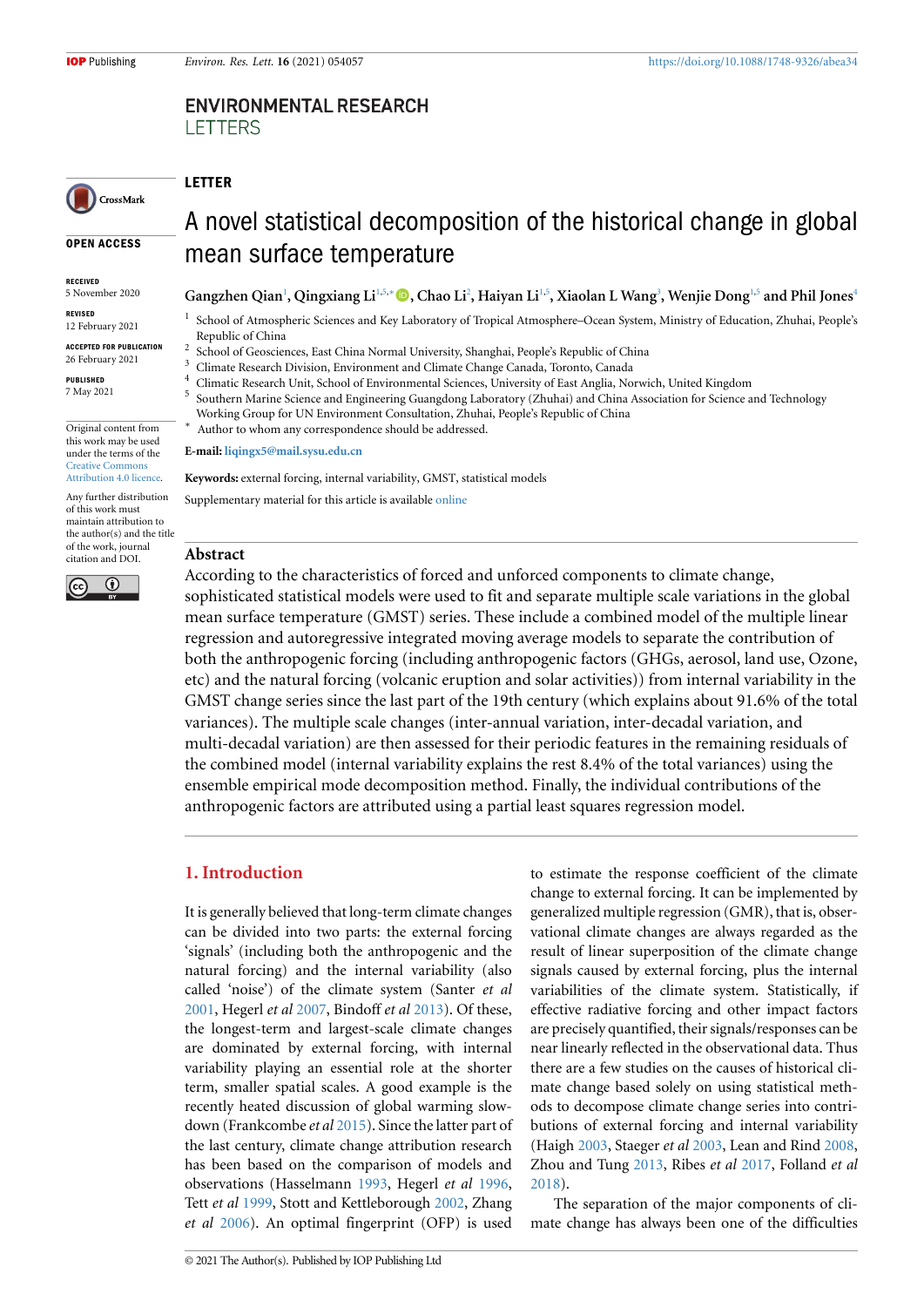and is a core topic in modern climate change research. The simplest one is the linear detrending approach, where a linear trend is removed from the climate change series (Zhang and Wang [2013\)](#page-11-2). The method is extremely simple and can be useful without any better estimates of forcing data (Frankcombe *et al* [2015\)](#page-9-1), but has been shown to introduce biases in both amplitude and phase of the estimated internal variability (Mann and Emanuel [2006,](#page-10-9) Mann *et al* [2014\)](#page-10-10). Another popular component extraction method is principal component analysis (PCA), or the similar statistical method termed empirical orthogonal functions in climatology (Preisendorfer [1988,](#page-10-11) von Storch and Zwiers [1999,](#page-10-12) Li *et al* [2020](#page-10-13)). The maximum remaining variance criterion used in PCA makes it a useful tool for information compression but also limits its ability for decomposing climate change into individual modes (Ilin and Valpola [2005](#page-10-14)). It can lead to problems like mixing different patterns in one extracted component (Kim and Wu [1999](#page-10-15)). The modified PCA method, which adopts orthogonal or oblique rotation of the PCs has proved to improve the interpretability of the extracted PCs (Richman [1986](#page-10-16)). An alternative rotational approach called independent component analysis (ICA), has also been applied to climate research since it was first proposed in about 2000 (Aires *et al* [2000,](#page-9-4) Hyvärinen *et al* [2001](#page-10-17), Lotsch [2003\)](#page-10-18). It is a statistical method for component extraction which can also be used for the rotation of PCs, and its basic assumption of the statistical independence of the extracted components can lead to more meaningful data representation (Richman [1986](#page-10-16)). More recently, Ilin *et al* [\(2006](#page-10-19)) developed a novel extension of ICA called denoising source separation framework, which does not necessarily exploit the independence assumption but uses means of temporal filtering or denoising procedure to look for interesting hidden components. MultiTaper method-singular value decomposition, a frequency-based SVD method, can be used to isolate and construct quasiperiodic or unstable oscillations that are spatially coherent but may exhibit phase-lags from site to site, which can be used to identify the most significant oscillations (Mann and Park 1999, Ribera *et al* [2020](#page-10-20)). Component extraction techniques also aid in identifying and interpreting the significant modes in climate change, such as pacific decadal oscillation (PDO) and Atlantic multi-decadal oscillation (AMO) (Hurrell [1995](#page-10-21), Mantua *et al* [1997](#page-10-22)). For example, Folland *et al* ([2018\)](#page-9-3) successfully reconstructed the GMST series since 1891 from known natural and anthropogenic forcing factors, including internal climate variability, using a multiple regression technique. Additionally, Wu *et al* ([2019\)](#page-10-23) directly decomposed the contribution of long-term changes in global observed temperature into greenhouse gases (about 70%) and AMO and PDO (about 30%). Also Wei *et al* ([2019\)](#page-10-24) divided the de-trended global surface temperature sequence during the period 1850–2013 into three components: IAV, IDV and MDV showing that ENSO, PDO, and AMO each dominate the changes in these three components.

However, most of the above-mentioned statistical methods or models do not strictly distinguish the climate response of external forcing from internal variability. In addition, these models are also much less useful for detecting the individual contribution of each external forcing to climate change (especially for some highly related external forcings such as carbon dioxide and other greenhouse gases, etc). Due to the uncertainties in climate change observation, external forcing factor estimation and model simulation, it is very difficult to accurately quantify the contribution of external forcing to climate change. In addition, the traditional OFP analysis needs to carry out coupled model simulation experiments for attempts at distinguishing the contribution of different external forcings. At present, the latest Detection and Attribution Model Intercomparison Project (DAMIP) has only carried out relevant simulation experiments on fully-mixed greenhouse gases,  $CO<sub>2</sub>$ , anthropogenic aerosols, stratospheric-ozone, and natural forcings, but has not carried out systematic tests on other individual external forcing factors (Gillett *et al* [2016\)](#page-9-5). The cost of carrying out such experiments is huge and cannot be borne by individuals or an independent research group alone. Therefore, there is still a wide space for further research on the methodology of the separation and relative contribution of climate change.

In this paper, based on statistical modeling experiments, we found that reasonable statistical models can be built to quantify the individual and total contributions of natural forcing, anthropogenic forcing (consisted of all components representing different human activities) and internal variabilities and successfully getting the contribution of these forecasting factors with known climate change time series and effective radiative forcing. Taking GMST series as the dependent variable, we set up a set of statistical models to separate the contributions of different forecasting factors and derive some interesting conclusions.

<span id="page-2-0"></span>Thus the structure of this paper is arranged as follows: section [2](#page-2-0) introduces the newly released China merged global surface temperature (CMST) dataset together with the radiative forcing data for anthropogenic and natural components used in this paper. In section [3](#page-4-0) we set up a set of combined statistical models to model and separate the GMST changes into external forcing ('signals') and internal variabilities ('noise'), and also detect the individual contributions of human activities with a partial least squares regression (PLSR) model. Section [4](#page-7-0) presents a brief summary and discussion of the paper.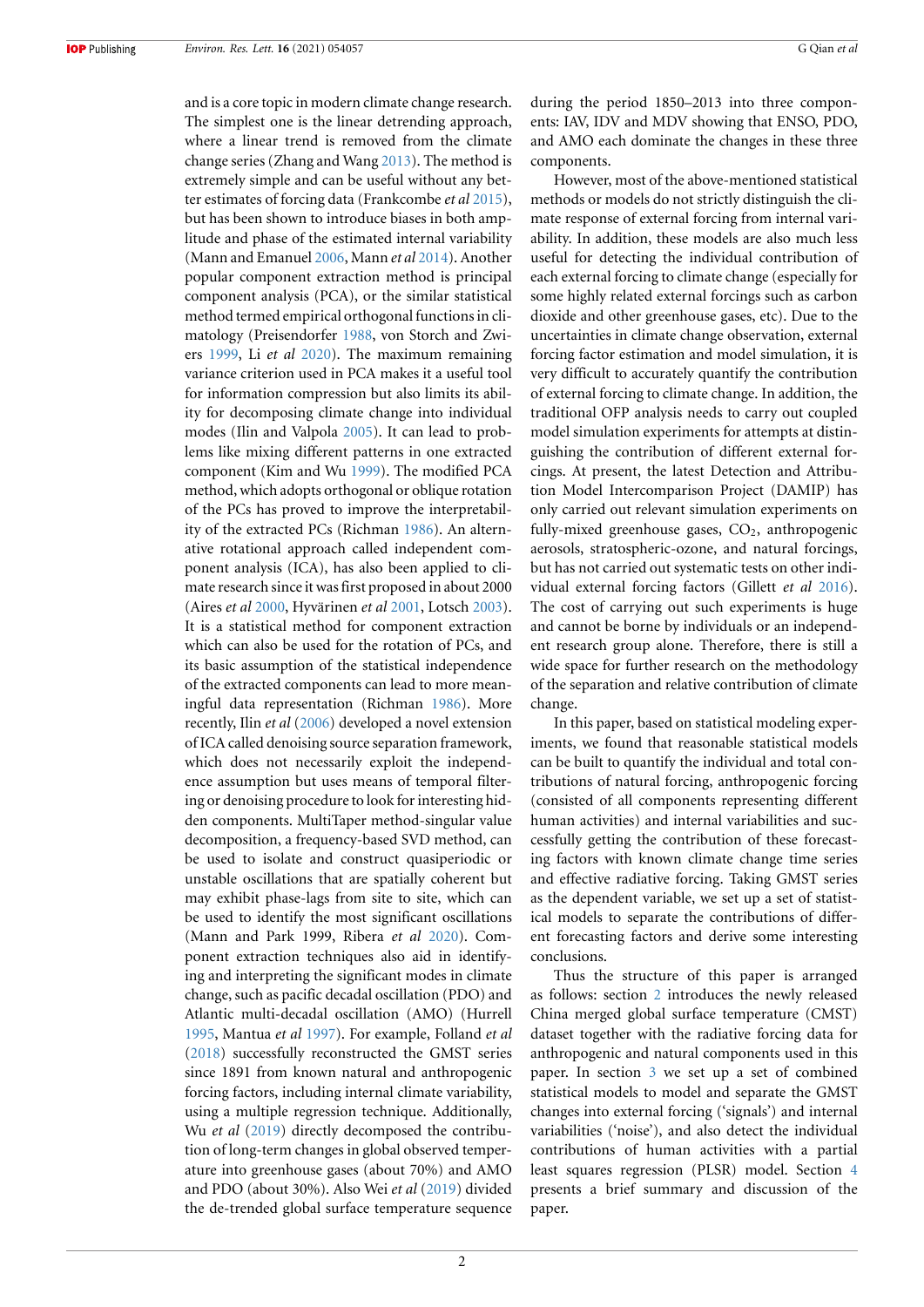#### **2. Data and methods**

#### **2.1. GMST and radiation data**

The station surface air temperature series have been quality controlled and homogenized (Xu *et al* [2018,](#page-11-3) Li *et al* [2021](#page-10-25)), and then converted to a  $5^\circ \times 5^\circ$  latitude and longitude grid dataset using the climate anomaly method (CAM) (Jones *et al* [1997](#page-10-26)), based on the 1961–1990 period. Then this China global land surface air temperature dataset (C-LSAT) was merged with NOAA's ERSSTv5 (Huang *et al* [2017\)](#page-10-27), to develop a new CMST dataset and new GMST series, with 5%–95% uncertainty ranges evaluated (Yun *et al* [2019,](#page-11-4) Li *et al* [2020\)](#page-10-13). The CMST dataset/series covers the monthly *in situ* data from January 1880 to December 2019. Comparative studies (Li *et al* [2020](#page-10-13), [2021](#page-10-25)) showed that CMST has similar trends of global surface temperature and have similar uncertainties compared to other existing datasets. While the significant trends during the so called 'hiatus' period are identified by CMST, HadCRUTem4- Hybrid (infilled by the polar surface air temperature) (Cowtan and Way 2014) and ERA-5 (Simons *et al* 2017), etc.

Anthropogenic forcing data includes carbon dioxide  $(CO<sub>2</sub>)$ , other greenhouse gases, atmospheric aerosols, snow albedo changes and land use (Hansen *et al* [2007,](#page-9-6) Myhre *et al* [2013,](#page-10-28) Shindell *et al* [2013\)](#page-10-29), as well as the natural forcing data including volcanic eruptions and solar irradiation (Hegerl *et al* [2007](#page-10-1), Bindoff *et al* [2013,](#page-9-0) Myhre *et al* [2013,](#page-10-28) Shindell *et al* [2013](#page-10-29)). Data for all these (best evaluation) were downloaded from Pangaea database and KNMI's Climate Explorer website([https://doi.pangaea.de/10.](https://doi.pangaea.de/10.1594/PANGAEA.919662) [1594/PANGAEA.919662\)](https://doi.pangaea.de/10.1594/PANGAEA.919662) (CMST), (C-LSAT2.0) and [http://climexp.knmi.nl/selectindex.cgi?Id](http://climexp.knmi.nl/selectindex.cgi?Id=someone@somewhere)=someone [@somewhere](http://climexp.knmi.nl/selectindex.cgi?Id=someone@somewhere) (radiative forcing), all downloaded in Jan 2020). The time range of these forcing data are from 1850 to 2017 as shown in figure S1 (supplement information (SI) (available online at [stacks.iop.org/ERL/16/054057/mmedia\)](https://stacks.iop.org/ERL/16/054057/mmedia)).

#### **2.2. Models for separating the forced and unforced variations**

Previous IPCC assessment reports stated that climate change signals can be decomposed into externally forced responses and internal climate (unforced) variability. Anthropogenic activities are becoming much clearer as the main contributors to surface air temperature warming, natural external forcing (such as volcanic eruptions, changes in solar output, represented by corresponding radiative forcing) also contribute to the climate change (Hegerl *et al* [2007,](#page-10-1) Bindoff *et al* [2013](#page-9-0)), and these contributions have also generally used a linear relationship expressed from at least one General Circulation Model through OPF method (Haywood *et al* [1997](#page-10-30), Ramaswamy and Chen [1997](#page-10-31)). Therefore, a multiple linear regression (MLR) model is first used in this study, trying to separate the contribution of climate changes due to external forcing and internal variability.

Taking the GMST as the dependent variable, two variables (total anthropogenic forcing, natural forcing) are selected as the independent variables in the MLR model. We established the following MLR models of GMST change for the period 1880–2017:

<span id="page-3-0"></span>
$$
y = a_0 + a_1 x_1 + a_2 x_2 + \varepsilon \tag{1}
$$

where,  $x_1$ ,  $x_2$  are the total natural and anthropogenic forcing, respectively, *ε* is the residual series of the MLR model.  $a_0$ ,  $a_1$  and  $a_2$  are the regression coefficients evaluated by the ordinary least square (OLS) method. It should be noted that the recent OFP uses the total least square (TLS) method, which can be interpreted as the OLS with noise elimination (Bindoff *et al* [2013](#page-9-0)). However, in terms of linear regression in this paper, the OLS method will provide the best linear unbiased estimator (BLUE) of the regression coefficient according to the Gauss– Markov Theorem (Theil [1971](#page-10-32)), while the TLS needs more assumptions.

Normally, if equation([1](#page-3-0)) is strictly a BLUE, its physical meaning is very clear, the MLR represents the part of the dependent variable (GMST) affected (caused) by the independent variables (the total natural and anthropogenic forcings), and *ε* also represents internal variability in annual GMST. Since the residual analysis shows that there is no collinearity between natural forcing and artificial forcing, we only need to investigate if the residual has obvious negative or positive autocorrelation, which leads to the linear model no longer being BLUE, and the statistical significance of the variables is meaningless, that is, the simulation (fitting) of the model is invalid. In this case, equation([1\)](#page-3-0) will need to be combined with ARIMA models (including the autoregressive (AR), moving average (MA), ARMA and ARIMA models, see Li ([2020\)](#page-10-33), and the supplemental information (SI)).

#### <span id="page-3-1"></span>**2.3. Multiple scales variations of internal climate (unforced) variability**

Generally, the residual of a successful MLR model should have the following characteristics: (a) the residual obeys the normal distribution with zero mean; (b) the residual is a normal distribution with equal variances; (c) the residual sequence is independently distributed. That is, the residuals cannot be linearly fitted with new independent variables, leaving only periodic and random components. According to the MLR model, the residual represents the random error term of the model, which is the error between the fitted value and the actual value excluding the constant term in the independent variable interpretation space. In the sense of climate change, when the fitted external forced 'signal' is subtracted from the GMST anomaly series, the remaining series (i.e. the residual) can be considered to be mainly composed of the internal variability component ('noise'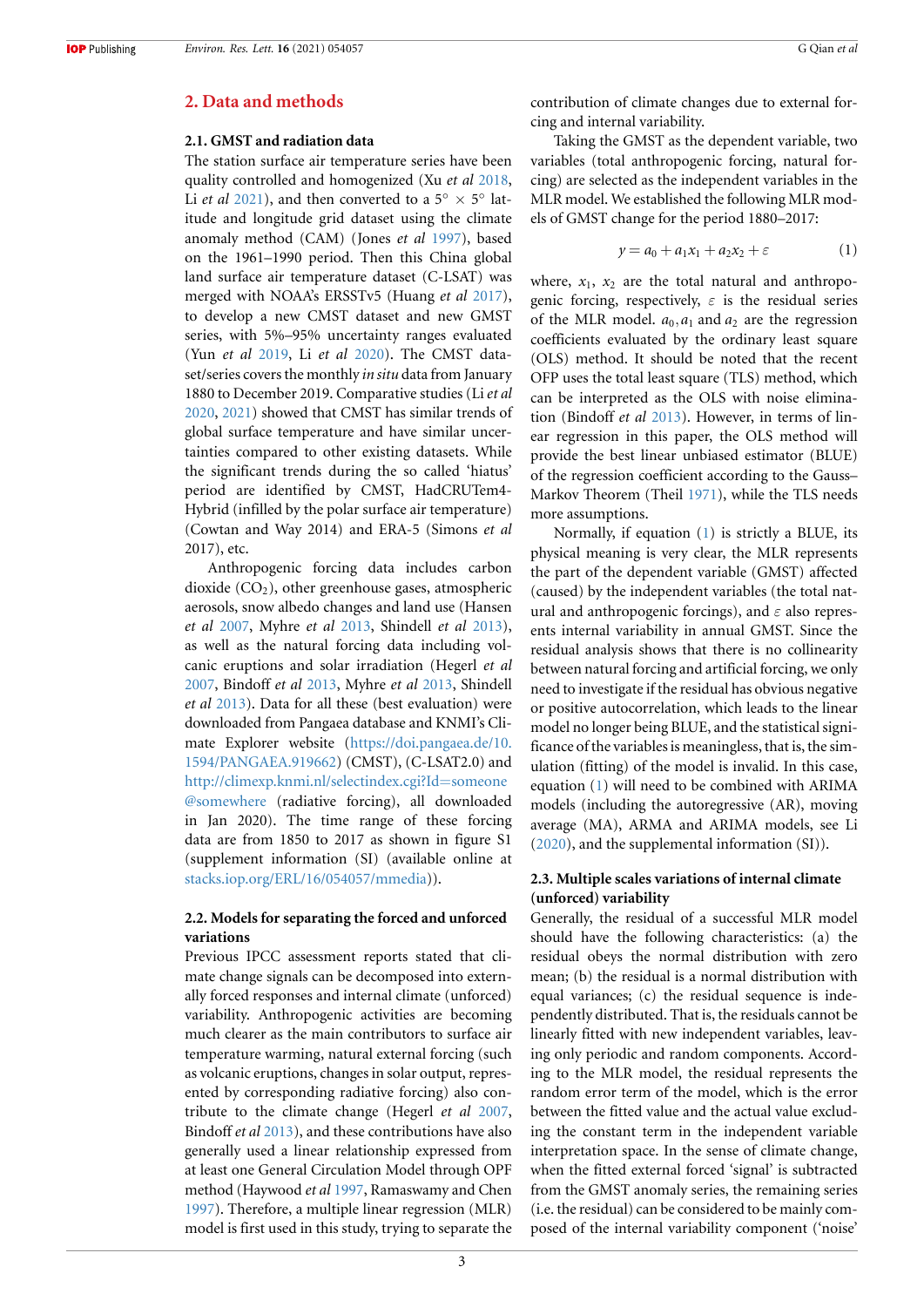of climate change). We can know from the section [3](#page-4-0) that the residual of MLR ('noise' or internal climate variability) still explains about 8.4% of the total variance of the GMST series. Due to the relatively more important contribution of internal climate variability has been claimed in the shorter term GMST variations in recent studies (Dai *et al* [2015](#page-9-7), Frankcombe *et al* [2015](#page-9-1), Folland *et al* [2018](#page-9-3), Li *et al* [2020\)](#page-10-13), we further decomposed the periodic signals in the residual series by an ensemble empirical mode decomposition (EEMD) method.

EMD model is a method of decomposing complex signals into a finite number of intrinsic mode functions (IMFs) through empirical mode decomposition:

$$
x(t) = \sum_{i=1}^{n} imf_i(t) + r_n(t)
$$
 (2)

where,  $imf_i(t)$  is the *i*th IMF obtained by EMD;  $r_n(t)$ is the signal residual component after *n* IMFs are decomposed and screened.

Each IMF component contains local characteristic signals of different time scales of the original signal. Compared with Fourier transform, wavelet decomposition and its basis function are derived from the data itself. Therefore, this method is intuitive, direct, posterior, and adaptive. EEMD is a noiseaided data analysis method based on the shortcomings of EMD method in modal aliasing (Huang and Wu [2008](#page-10-34)). The principle is that when a signal is added with a uniformly distributed white noise background, signal regions of different scales are automatically mapped to the appropriate scale related to the background white noise. Since the noise is different in each independent test, when the overall average of enough tests is used, the noise will be eliminated, and the only lasting and stable part is the signal itself (Huang *et al* [1998](#page-10-35), Huang and Wu [2008](#page-10-34), Wu *et al* [2011](#page-11-5)).

#### **2.4. Separation of the individual external forcing's contribution**

PLSR is an approach that is relatively new multivariate statistical data analysis tool. Because it can solve some problems that conventional ordinary multiple regression methods cannot, it has attracted the attention of researchers. PLSR provides a method for regression modeling of multiple dependent variables to multiple independent variables especially when there is a high degree of correlation among the variables tool, the analysis model is more reliable and the overall conclusion is most robust. It can also perform regression analysis, data structure simplification (PCA), and correlation analysis between two groups of variables (canonical correlation analysis) comprehensively. It is suitable for establishing regression models when there is a high degree of multiple correlation among the variables, which improves the deficiencies of traditional multiple regression analysis, making the analysis conclusions more reliable and robust. It is also suitable for regression modeling when the sample size is less than the number of variables (see the detailed introduction in text S2 in SI). In the past four decades, PLSR has been developed rapidly in both theory and practice, and its application field has also rapidly expanded to more social and natural science fields (Wang [1999,](#page-10-36) Li *et al* [2008](#page-10-37)). A PLSR model has also been used here to investigate the individual external forcings responses to the global and regional land precipitation variations like Li [\(2020](#page-10-33)).

### <span id="page-4-0"></span>**3. The forced and unforced variations of GMST**

#### **3.1. The combined modeling of the external forcing responses**

Taking the GMST as the dependent variable, two other variables (the total anthropogenic forcing and the natural forcing) are selected as the independent variables to construct the MLR model. We established the following combined model of MLR and ARIMA models of GMST variations for the periods of 1880– 2017:

<span id="page-4-1"></span>
$$
y = -0.438 + 0.048 * x_1 + 0.410 * x_2
$$
  
+ 1.014 \* AR(4) +  $\varepsilon$  (3)

The analysis of the MLR model shows that neither of the above two variables (natural forcing  $x_1$ ; anthropogenic forcing *x*2) can be eliminated (both are important). The adjusted square of the multiple correlation coefficient (total variance explained by the model) of the combined model is 91.6%; the analysis of variance shows that at the 5% level, the dependent variable and the two independent variables have a clear linear relationship, which proves the combined 'MLR and ARIMA' model is statistically meaningful (note that only the AR model is needed here); and both of the coefficients of the two independent variables (the anthropogenic and external natural forcing) have significant meaning. The variance inflation factors are 1.000, which also indicates that there is no colinear relationship between the two independent variables; the Durbin–Watson (DW) test of the residuals also shows there is no first order autocorrelation in equation [\(3](#page-4-1)) (DW = 2.026, also see the table S1 of SI). From the above analysis and statistics, the combined model (3) are successful (BLUE) of GMST with the two independent variables, which also shows that the contribution of these two independent variables to the GMST variation is quite clear.

Figure  $1(a)$  $1(a)$  shows that the above regression fits well the GMST long term trend signals due to the response of the anthropogenic and natural forcing in the [1](#page-5-0)38 years from 1880 to 2017. Figure  $1(b)$ shows the residual of the combined model, and figure  $1(c)$  $1(c)$  shows the residual is a normal distribution with equal variances and the model is meaningful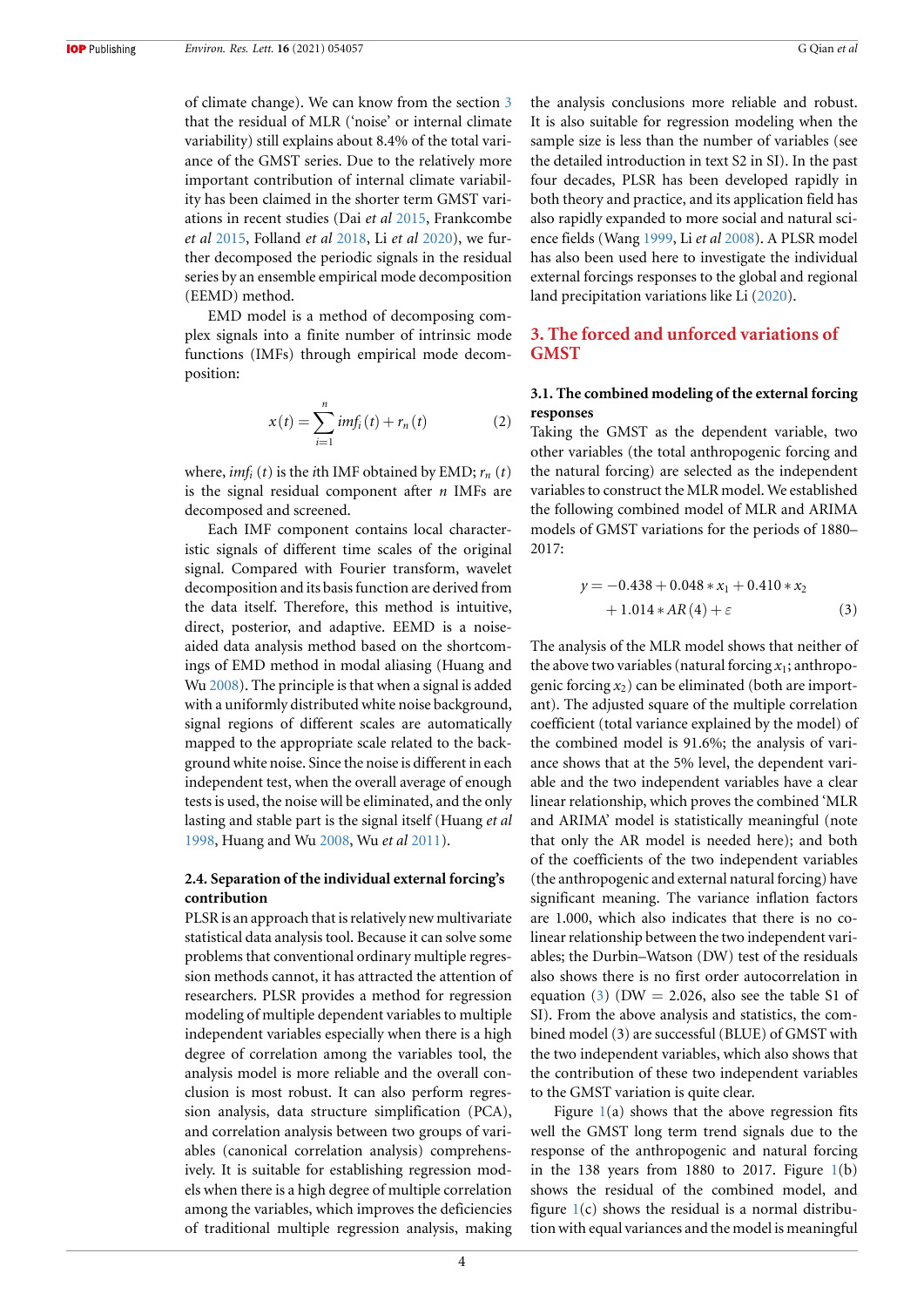<span id="page-5-0"></span>

(BLUE) according to the three criteria mentioned in section [2.3](#page-3-1). Of the two kinds of the external factors, the anthropogenic forcing has caused most of the GMST warming during the last 138 years. Before the second half of the 20th century, greenhouse gas emissions increased slowly, so the GMST also increased slowly, and it entered a period of rapid warming since the 1970s. However, we also notice that a certain contribution of the 'noise' (or internal variability), which explains about the rest 8.4% of the total variance contribution also agrees well with the previous studies (Li *et al* [2020](#page-10-13)). In addition, the fitted series was obviously affected by external forcing influences from five large volcanic eruptions: 1884 (Krakatau volcano, Indonesia, eruption in 1883), 1903 (Mt Pelee, Martinique, eruption in 1902), 1964 (Agung volcano, Indonesia, eruption in 1963), 1983 (Kilauea volcano, Hawaii USA, eruption in 1983), 1992 (Pinatubo volcano, Philippines, eruption in 1991) (Zhang and Zhang [1985](#page-11-6), Hou and Li [2000](#page-10-38)).

#### **3.2. The multi-scales variations of internal climate (unforced) variability**

Based on the EEMD model, the residual series of the above regression (figure  $1(b)$  $1(b)$ ) is decomposed into six IMFs (the fluctuations at different timescales) and the remainder (figure [2](#page-6-0)). As can be seen from figure [2,](#page-6-0)

there are obvious periodic signals in the internal variability of 2.9 years, 6.0 years, 13.8 years, 33.4 years, 69.8 years and 136.1 years. Among these, the first five IMF1–IMF5 (the variance contribution explained are 25.8%, 19.0%, 17.9%, 23.5% and 13.7%, respectively) passed the significant test at the 5% level, IMF6 explains only about 0.21% of the variance, and its periodicity was not significant. In other words, all these former five periodic changes are significantly reflected in the long-term variations of GMST. The further comparison also shows that the deposition of the multi-scale periodic signals is not sensitive to whether the external forcing effect is extracted in advance.

Figures  $2(a)$  $2(a)$ –(f) also show that the internal climate variability term in the residual can be well decomposed into these several periodic signals. It can be seen that the inter-annual changes and the high and low phase of the GMST anomalies are well explained. IMF1, IMF2 explain the inter-annual variations (IAV) of the GMST, IMF3, IMF4 explain the IDV of the GMST, and IMF5 well explains the MDV warmer or colder fluctuation, and these five IMFs are exactly the eigenmodes with the largest contribution of variance, explaining a total of about 99% of the total variance of the combined model's residual, which in total accounts for about 8.4% of the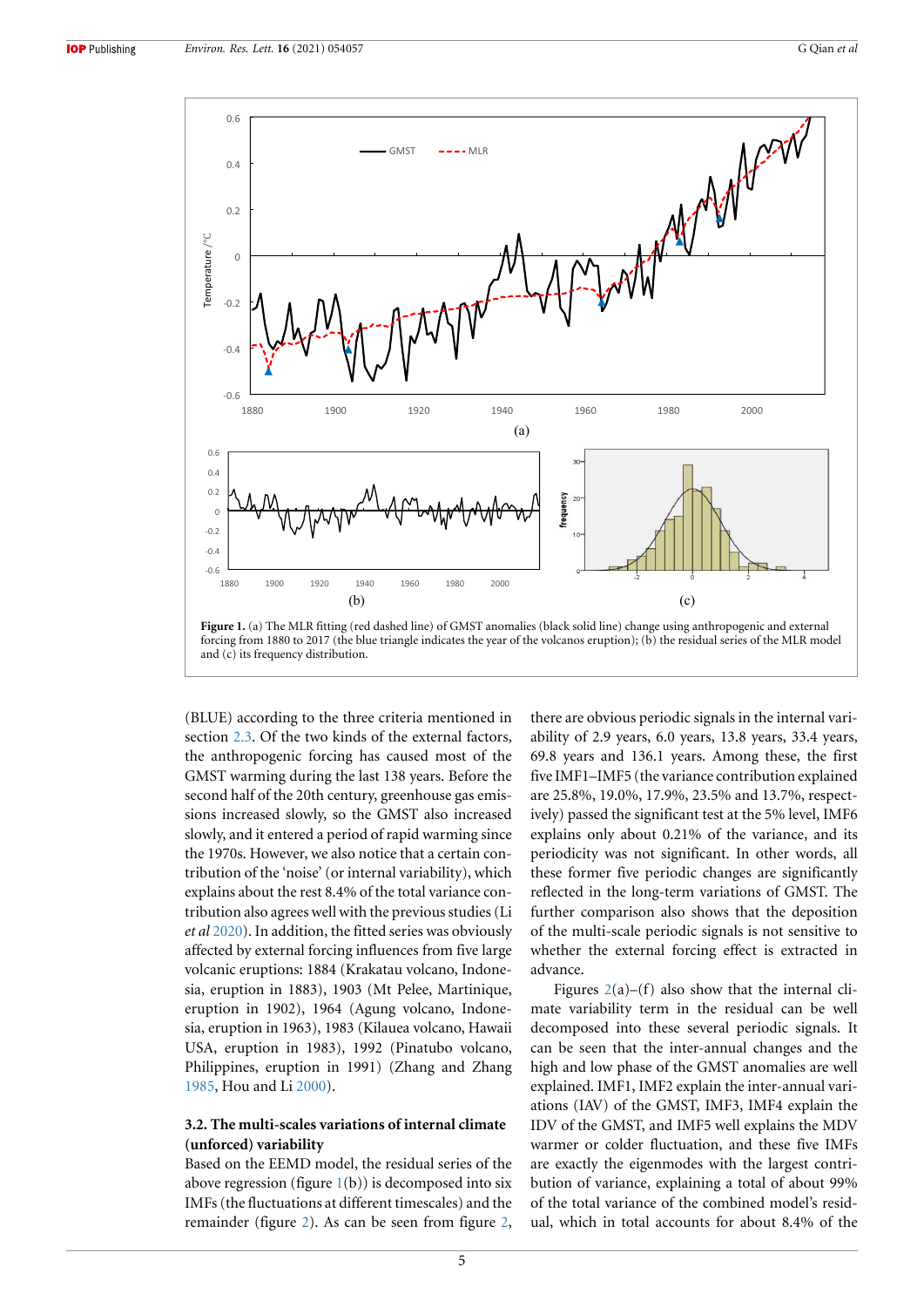<span id="page-6-0"></span>

total variance of GMST variations. Further, numerous previous studies indicated that the ENSO (2– 7 year cycle), AMO (65–80 year cycle) and PDO/IPO (inter- decadal variation) are the dominant modulation signals of these three components (Dai*et al* [2015,](#page-9-7) Folland *et al* [2018](#page-9-3), Wei*et al* [2019](#page-10-24), Wu *et al* [2019](#page-10-23)). This agrees well with the multi-scales variations of internal climate (unforced) variability separated by EEMD in this paper.

### **3.3. Contribution of the individual external forcing response**

Although the components of the natural and anthropogenic forcing responses have been separated through the above combined model of MLR and ARIMA, it is obviously not enough. More in-depth studies often need to clarify the contributions of individual forcing (such as  $CO<sub>2</sub>$ , aerosol, and even ozone in tropospheric and stratospheric layers), then the above models are no longer applicable. It has always been a difficult problem to separate the impacts of various anthropogenic forcings on climate change, that is, the 'confusion' between multiple independent variables. For example, the effects of urbanization and greenhouse gases on surface temperature variations are very similar (The average temperature increases, but the daily temperature range decreases). In terms of statistical language, these two variables may have a very clear correlation (Chong and Jun [2005\)](#page-9-8) (this is very common in the case of multiple variables, namely multiple correlations or collinearity between factors, see table S2 in SI).

Figure [3](#page-7-1) shows that the first six principal components (PCs) explained nearly 90% of the variance GMST, and it will not increase much with the introduction of more PCs. This shows the PLSR fits the GMST change well during the period of 1880–2017 with the first six PCs. Figure [3](#page-7-1) presents the standardized PLSR coefficients of the independent variables. From figure [3](#page-7-1) (and table S3 in SI), the coefficients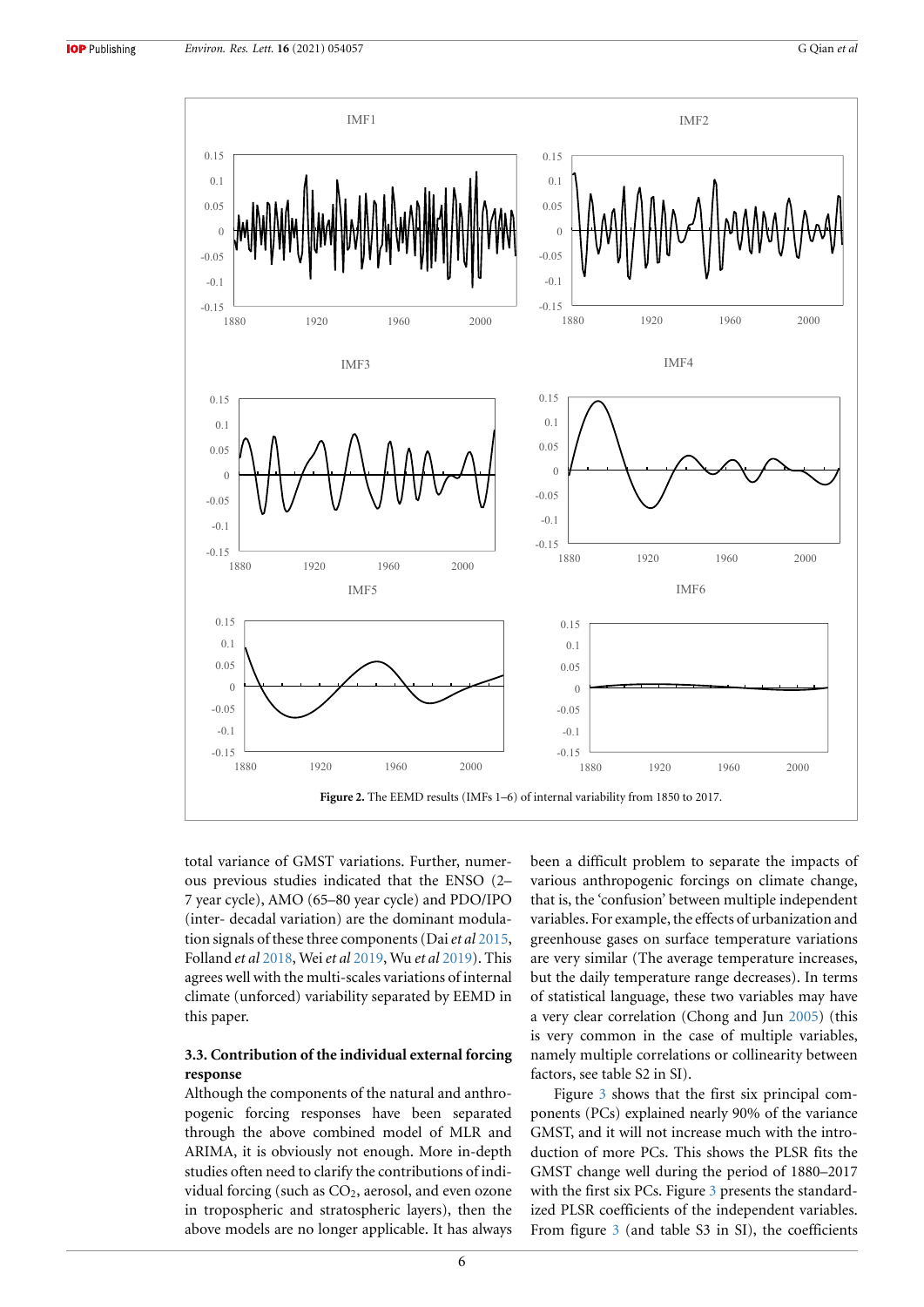<span id="page-7-2"></span><span id="page-7-1"></span>

**Figure 4.** The flow chart of the statistical deposition of the climate change.

for CO<sub>2</sub>, black carbon on snow (snow\_BC), other GHGs, Aerosol and Natural forcing are significant at the 5% level, the land use's coefficient is marginally significant at 10% level, and the rest are insignificant. The independent variables including CO2, other GHG, land use and natural forcing, contribute to the GMST warming, while the rest (including aerosol, snow\_BC, Ozone, water vapor and contrails (the last three variables' coefficients are insignificant)) contribute to cooling of the GMST. The slight difference with Myhre *et al* [\(2013\)](#page-10-28) occurs in the warming (cooling) effect caused by the surface albedo change related to the land use and the black carbon on the snow surface. This shows there is still a large uncertainty about the correlation between surface albedo and global climate change

currently (Schwaiger and Bird [2010](#page-10-39), Sieber *et al* [2019](#page-10-40)).

## <span id="page-7-0"></span>**4. Summary and discussion**

Based on the current scientific understanding of the GMST change and its causes, this study developed a set of new statistical methods to quantify the contribution of external forcing to large-scale GMST change without relying on climate model simulations. This simplified model (figure [4\)](#page-7-2) is based on the following assumptions: (a) it is assumed that the main external forcing factors affecting the process of climate change have been fully understood; (b) the impact of external forcing factors on climate change is linear and the contribution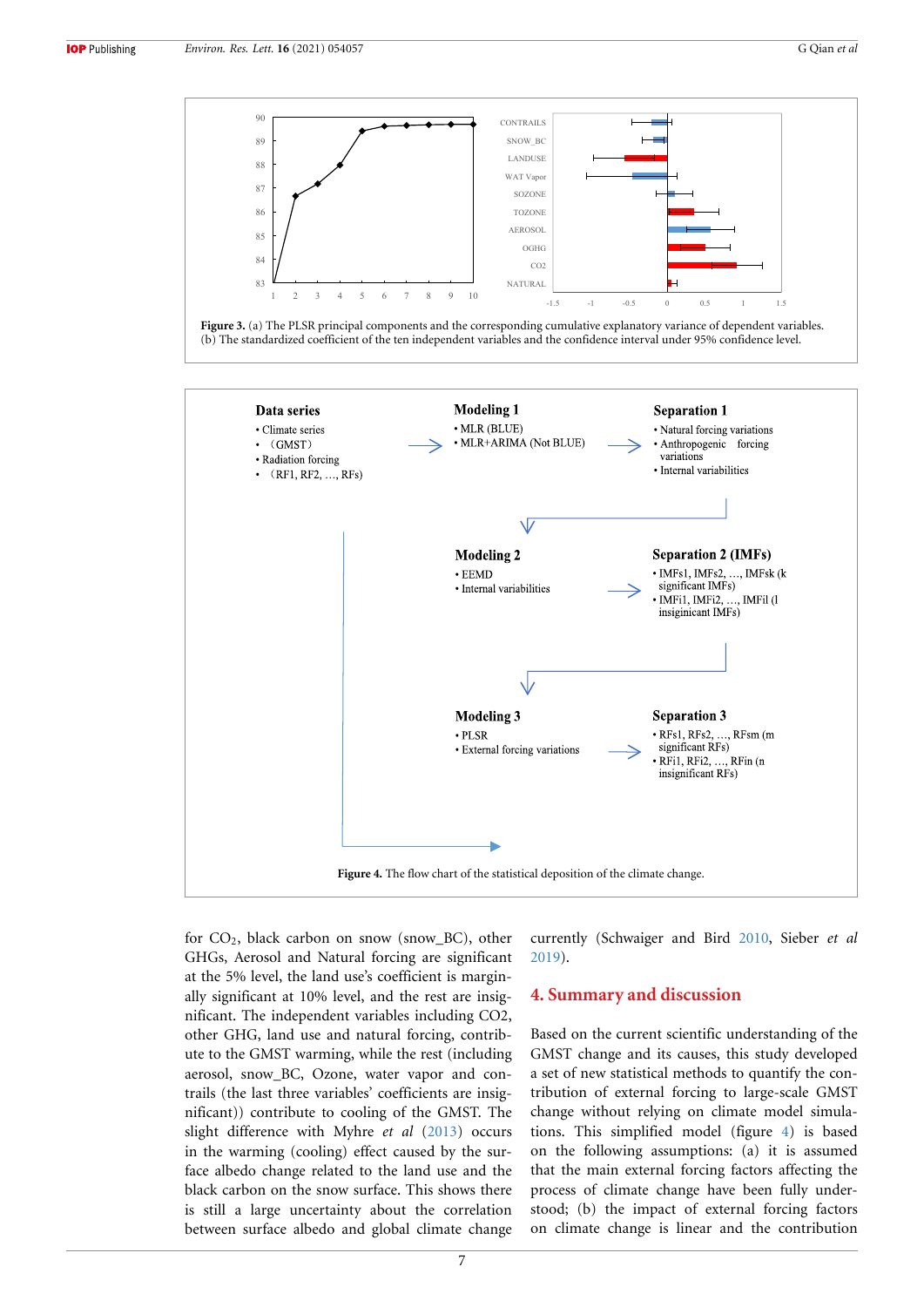of different external forcing factors is additive. The following conclusions are achieved with the above approach:

- (a) When using the MLR to model the observed GMST change, the regression equation cannot satisfy the BLUE rules due to the autocorrelation and variance heterogeneity of the observed series, while the new model introduces an ARIMA model combined with MLR to solve this problem. Based on this, the human activities and natural forcing explain the main signals of GMST long term changes, which explain about 91.6% of the variance contribution;
- (b) The internal variability components of the GMST series can be further separated into obvious multi-scale periodic variation characteristics, which can be decomposed into three change components for IAV (3.9%), IDV (3.6%) and MDV (1.2%); showing that the contribution of the inner variability would be limited over the long term period, but it would be more significant during the shorter periods;
- (c) Taking into account the possible multicollinearity (correlation) between different external forcing factors, a PLSR is introduced to solve the problem of 'factor confusion' in this attribution study. PLSR model shows that the independent variables including CO<sub>2</sub>, other GHGs, land use and natural forcing, contribute to the GMST warming, while the rest including aerosol, snow\_BC, water vapor, contrails and Ozone in stratosphere (the last four variables' coefficients are insignificant at 5% significance level) contribute to cooling of GMST. These conclusions are broadly consistent with the relatively complex detection and attribution results based on the comparisons between the observations and simulations (Hegerl *et al* [2007](#page-10-1), Bindoff *et al* [2013\)](#page-9-0), which also shows the 'robustness' of the above statistical methods.

In addition, the whole process of the modeling is used to decompose and model the historical observation data. So in theory, it should also help to decompose the contribution of regional climate change caused by fully mixed radiative forcing factors, especially in the comparison of contributions to different regional climate changes; It is also helpful to separate the forced and unforced components of climate change of different lengths, and has the potential to provide a powerful and convenient supplement and reference for global and regional climate change attribution analysis.

However, at the same time, our study implies strict requirements on the 'purity' of the baseline observational dataset and the radiation forcing data. The uncertainties of both datasets will lead a certain uncertainties on the deposition results, which will be evaluated in depth with ensemble datasets (Sun *et al* [2021](#page-10-41)) in the future. The results described in this paper should be considered as preliminary since how to combine the simulation results of the climate system model to further conduct in-depth mechanism analysis of the statistical results is an important area for further research.

#### **Data availability statement**

The data that support the findings of this study are openly available at the following URL/DOI: [https://doi.pangaea.de/10.1594/PANGAEA.919662.](https://doi.pangaea.de/10.1594/PANGAEA.919662)

#### **Acknowledgments**

This study is supported by the National Key R&D Program of China (Grant Nos. 2018YFC1507705; 2017YFC1502301) and the Natural Science Foundation of China (Grant No. 41975105). The authors thank the editor and the anonymous reviewers for their constructive suggestions/comments in the initial reviews.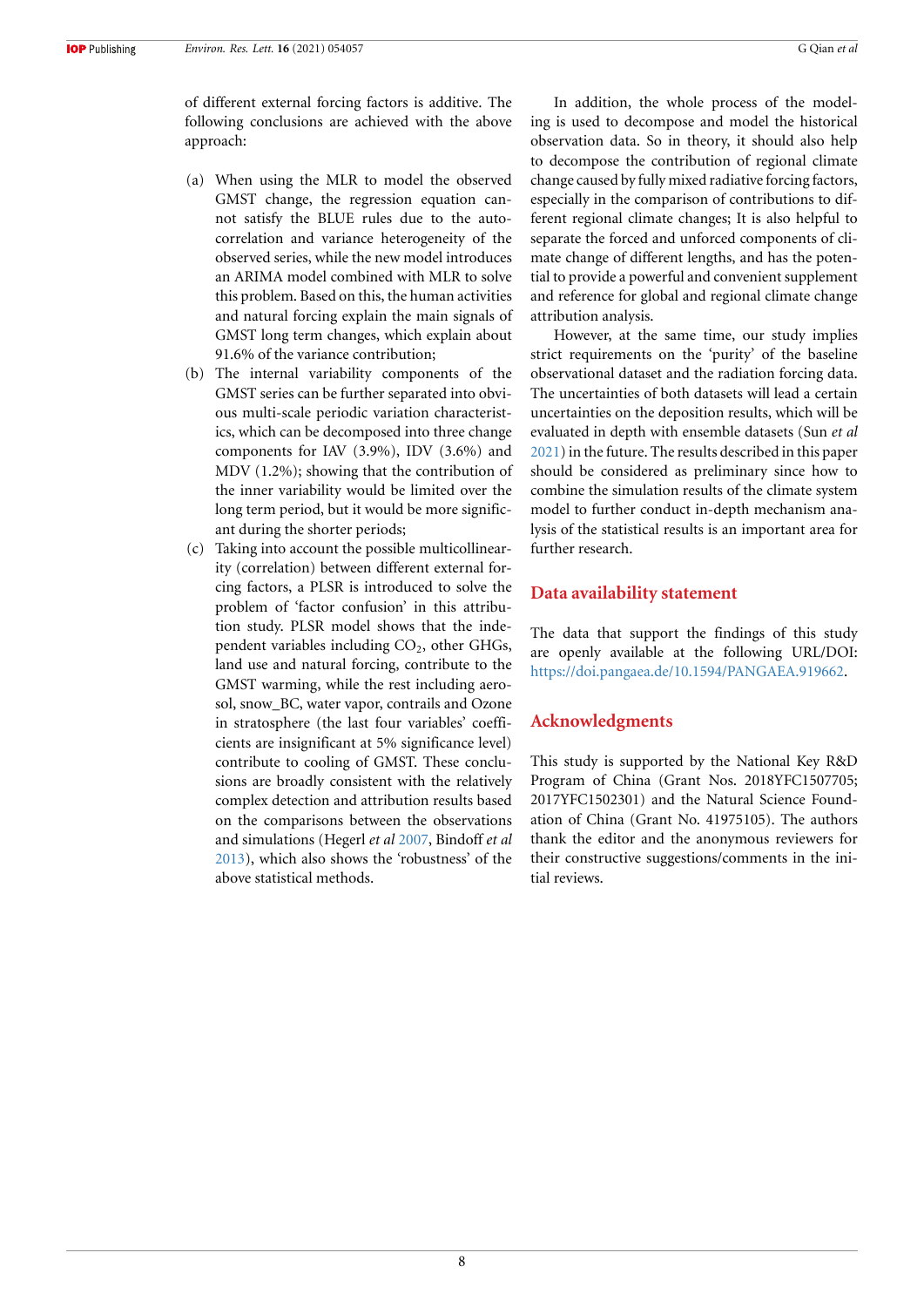## **Appendix**

| Acronym              | Full name                                                                                                   |
|----------------------|-------------------------------------------------------------------------------------------------------------|
| <b>MLR</b>           | Multiple linear regression                                                                                  |
| <b>GMR</b>           | Generalized multiple regression                                                                             |
| OLS/TLS              | Ordinary/Total least square                                                                                 |
| <b>BLUE</b>          | Best linear unbiased estimator                                                                              |
| <b>ANOVA</b>         | Analysis of variance                                                                                        |
| <b>VIF</b>           | Variance inflation factors                                                                                  |
| DW test              | Durbin-Watson test                                                                                          |
| ARIMA (AR, MA, ARMA) | Autoregressive integrated moving average (autoregressive, moving average,<br>autoregressive moving average) |
| EEMD (EMD)           | Ensemble empirical mode decomposition (empirical mode decomposition)                                        |
| IMF                  | Intrinsic mode functions                                                                                    |
| <b>PLSR</b>          | Partial least squares regression                                                                            |
| PCA (PC)             | Principal component analysis (principal component)                                                          |
| EOF                  | Empirical orthogonal functions                                                                              |
| <b>CCA</b>           | Canonical correlation analysis                                                                              |
| <b>IAV</b>           | Inter-annual variation                                                                                      |
| <b>IDV</b>           | Inter-decadal variation                                                                                     |
| <b>MDV</b>           | Multi-decadal variation                                                                                     |
| ICA                  | Independent component analysis                                                                              |
| <b>DSS</b>           | Denoising source separation                                                                                 |
| MTM-SVD (SVD)        | MultiTaper method-singular value decomposition (singular value decomposition)                               |
| <b>OFP</b>           | Optimal fingerprint                                                                                         |

**Table A1.** List of acronyms (technical jargon).

**Table A2.** List of acronyms (climate).

| Acronym      | Full name                                               |
|--------------|---------------------------------------------------------|
| C-LSAT       | China-land surface air temperature                      |
| <b>ERSST</b> | Extended reconstruction sea surface temperature         |
| <b>CMST</b>  | China merged surface temperature                        |
| <b>GMST</b>  | Global mean surface temperature                         |
| <b>CAM</b>   | Climate anomaly method                                  |
| PDO.         | Pacific decadal oscillation                             |
| AMO          | Atlantic multi-decadal oscillation                      |
| <b>ENSO</b>  | Elnino and southern oscillation                         |
| <b>DAMIP</b> | Detection and attribution model intercomparison project |
| <b>DTR</b>   | Daily temperature range                                 |
| OGHG (GHG)   | Other greenhouse gases (greenhouse gases)               |

#### **ORCID iD**

Qingxiang Li · [https://orcid.org/0000-0002-1424-](https://orcid.org/0000-0002-1424-4108) [4108](https://orcid.org/0000-0002-1424-4108)

# **References**

- <span id="page-9-4"></span><span id="page-9-0"></span>Aires F, Chédin A and Nadal J-P 2000 Independent component analysis of multivariate time series: application to the tropical SST variability *J. Geophys. Res. Atmos.* **[105](https://doi.org/10.1029/2000JD900152)** [17437–55](https://doi.org/10.1029/2000JD900152) Bindoff N *et al* 2013 Detection and attribution of climate change: from global to regional *Climate Change 2013 the Physical Science Basis. Contribution of Working Group I to the Fifth Assessment Report of the Intergovernmental Panel on Climate Change* ed T F Stocker, D Qin, G-K Plattner, M Tignor, S K Allen, J Boschung, A Nauels, Y Xia, V Bex and P M Midgley (Cambridge: Cambridge University Press)
- <span id="page-9-8"></span>Chong I-G and Jun C-H 2005 Performance of some variable selection methods when multicollinearity is present *Chemometr. Intell. Lab. Syst.* **[78](https://doi.org/10.1016/j.chemolab.2004.12.011)** [103–12](https://doi.org/10.1016/j.chemolab.2004.12.011)
- <span id="page-9-7"></span>Dai A, Fyfe J C, Xie S P and Dai X 2015 Decadal modulation of global surface temperature by internal climate variability *Nat. Clim. Change* **[5](https://doi.org/10.1038/nclimate2605)** [555–9](https://doi.org/10.1038/nclimate2605)
- <span id="page-9-3"></span>Folland C K, Boucher O, Colman A and Parker D E 2018 Causes of irregularities in trends of global mean surface temperature since the late 19th century *Sci. Adv.* **[4](https://doi.org/10.1126/sciadv.aao5297)** [eaao5297](https://doi.org/10.1126/sciadv.aao5297)
- <span id="page-9-1"></span>Frankcombe L M, England M H, Mann M E and Steinman B A 2015 Separating internal variability from the externally forced climate response *J. Clim.* **[28](https://doi.org/10.1175/JCLI-D-15-0069.1)** [8184–202](https://doi.org/10.1175/JCLI-D-15-0069.1)
- <span id="page-9-5"></span>Gillett N P, Shiogama H, Funke B, Hegerl G, Knutti R, Matthes K, Santer B D, Stone D and Tebaldi C 2016 The detection and attribution model intercomparison project (DAMIP v1.0) contribution to CMIP6 *Geosci. Model Dev.* **[9](https://doi.org/10.5194/gmd-9-3685-2016)** [3685–97](https://doi.org/10.5194/gmd-9-3685-2016)
- <span id="page-9-2"></span>Haigh J D 2003 The effects of solar variability on the Earth's climate *Phil. Trans. R. Soc.* A **[361](https://doi.org/10.1098/rsta.2002.1111)** [95–111](https://doi.org/10.1098/rsta.2002.1111)
- <span id="page-9-6"></span>Hansen J *et al* 2007 Climate simulations for 1880–2003 with GISS model E *Clim. Dyn.* **[29](https://doi.org/10.1007/s00382-007-0255-8)** [661–96](https://doi.org/10.1007/s00382-007-0255-8)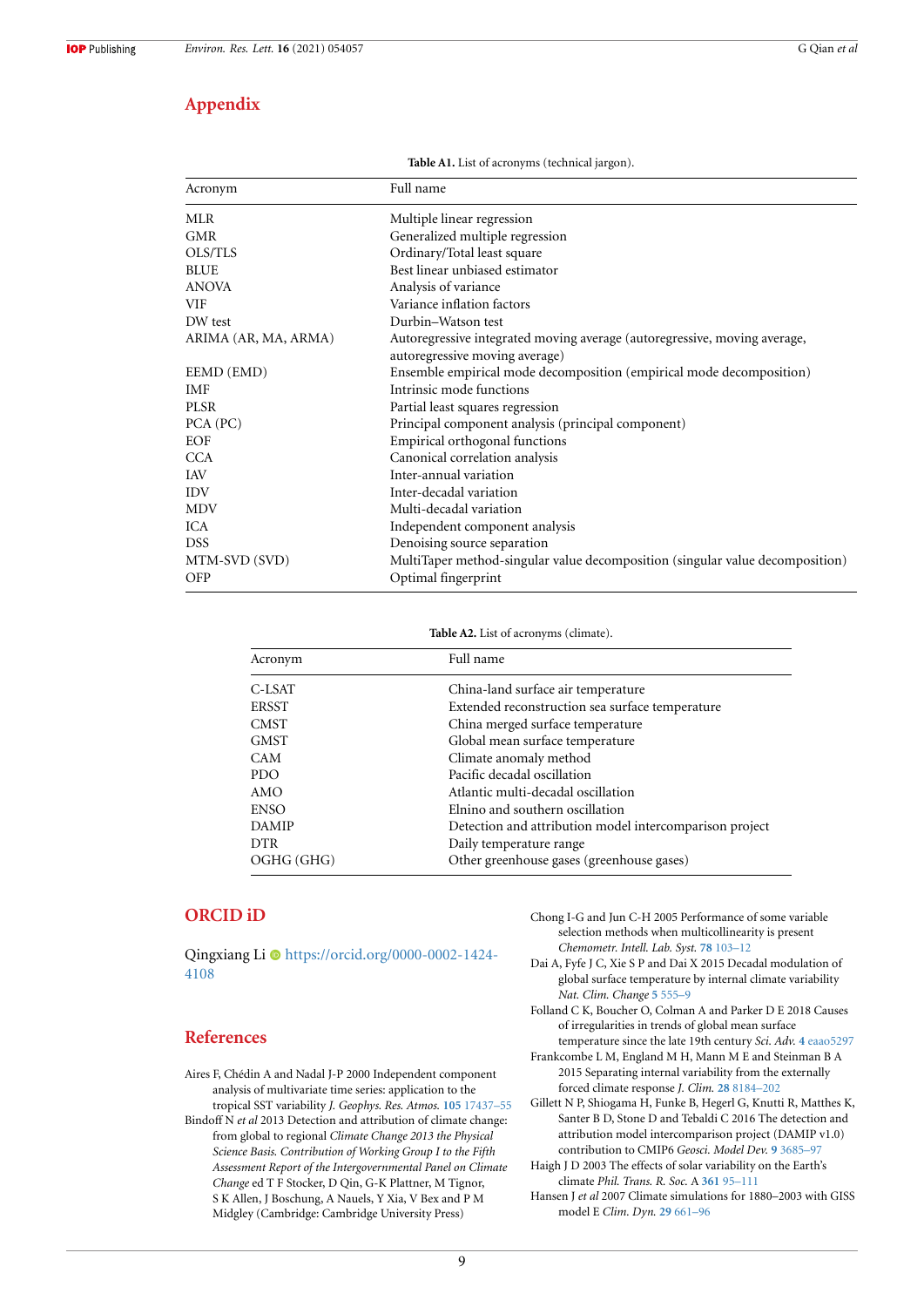- <span id="page-10-2"></span>Hasselmann K 1993 Optimal fingerprints for the detection of time-dependent climate change *J. Clim.* **[6](https://doi.org/10.1175/1520-0442(1993)006<1957:OFFTDO>2.0.CO;2)** [1957–71](https://doi.org/10.1175/1520-0442(1993)006<1957:OFFTDO>2.0.CO;2)
- <span id="page-10-30"></span>Haywood J, Stouffer R, Wetherald R, Manabe S and Ramaswamy V 1997 Transient response of a coupled model to estimated changes in greenhouse gas and sulfate concentrations *Geophys. Res. Lett.* **[24](https://doi.org/10.1029/97GL01163)** [1335–8](https://doi.org/10.1029/97GL01163)
- <span id="page-10-3"></span>Hegerl G C, Von Storch H, Hasselmann K, Santer B D, Cubasch U and Jones P D 1996 Detecting greenhouse-gas-induced climate change with an optimal fingerprint method *J. Clim.* **[9](https://doi.org/10.1175/1520-0442(1996)009<2281:DGGICC>2.0.CO;2)** [2281–306](https://doi.org/10.1175/1520-0442(1996)009<2281:DGGICC>2.0.CO;2)
- <span id="page-10-1"></span>Hegerl G, Zwiers F, Braconnot P, Gillet N, Luo Y, Marengo Orsini J, Nicholls N, Penner J and Stott P 2007 Understanding and attributing climate change *Climate Change 2007: The Physical Science Basis. Contribution of Work-Ing Group I to the Fourth Assessment Report of the Intergovern- Mental Panel on Climate Change* ed S Solomon, D Qin, M Manning, Z Chen, M Marquis, K B Averyt, M Tignor and H L Miller (Cambridge: Cambridge University Press)
- <span id="page-10-38"></span>Hou Z S and Li X D 2000 Signal detection of climate changes and external forcing factors *Acta Sci. Nat. Univ. Pekin.* **36** 641–50
- <span id="page-10-27"></span>Huang B *et al* 2017 Extended reconstructed sea surface temperatures version 5 (ERSSTv5): upgrades, validations, and intercomparisons *J. Clim.* **[30](https://doi.org/10.1175/JCLI-D-16-0836.1)** [8179–205](https://doi.org/10.1175/JCLI-D-16-0836.1)
- <span id="page-10-35"></span>Huang N E, Shen Z, Long S R, Wu M C, Shih H H, Zheng Q, Yen N-C, Tung C C and Liu H H 1998 The empirical mode decomposition and the Hilbert spectrum for nonlinear and nonstationary time series analysis *Proc. R. Soc.* A **[454](https://doi.org/10.1098/rspa.1998.0193)** [903–95](https://doi.org/10.1098/rspa.1998.0193)
- <span id="page-10-34"></span>Huang N E and Wu Z 2008 A review on Hilbert–Huang transform: method and its applications to geophysical studies *Rev. Geophys.* **[46](https://doi.org/10.1029/2007RG000228)** [RG2006](https://doi.org/10.1029/2007RG000228)
- <span id="page-10-36"></span>Huiwen W 1999 *Partial Least Squares Regression Method and Its Application* (Beijing: National Defense Industry Publisher) (in Chinese)
- <span id="page-10-21"></span>Hurrell J W 1995 Decadal trends in the North Atlantic oscillation: regional temperature and precipitation *Science* **[269](https://doi.org/10.1126/science.269.5224.676)** [676–9](https://doi.org/10.1126/science.269.5224.676)
- <span id="page-10-17"></span>Hyvärinen A, Karhunen J and Oja E 2001 *Independent Component Analysis* (New York: Wiley)
- <span id="page-10-14"></span>Ilin A and Valpola H 2005 Frequency-based separation of climate signals *Proc. Ninth European Conf. on Principles and Practice of Knowledge Discovery in Databases (PKDD'2005)* (*Porto, Portugal*) pp 519–26
- <span id="page-10-19"></span>Ilin A, Valpola H and Oja E 2006 Exploratory analysis of climate data using source separation methods *Neural Netw.* **[19](https://doi.org/10.1016/j.neunet.2006.01.011)** [155–67](https://doi.org/10.1016/j.neunet.2006.01.011)
- <span id="page-10-26"></span>Jones P D, Osborn T J and Briffa K R 1997 Estimating sampling errors in large scale temperature averages *J Clim.* **[10](https://doi.org/10.1175/1520-0442(1997)010<2548:ESEILS>2.0.CO;2)** [2548–68](https://doi.org/10.1175/1520-0442(1997)010<2548:ESEILS>2.0.CO;2)
- <span id="page-10-15"></span>Kim K-Y and Wu Q 1999 A comparison study of EOF techniques: analysis of nonstationary data with periodic statistics *J. Clim.* **[12](https://doi.org/10.1175/1520-0442-12.1.185)** [185–99](https://doi.org/10.1175/1520-0442-12.1.185)
- <span id="page-10-7"></span>Lean J L and Rind D H 2008 How natural and anthropogenic influences alter global and regional surface temperatures: 1889–2006 *Geophys. Res. Lett.* **[35](https://doi.org/10.1029/2008GL034864)** [L18701](https://doi.org/10.1029/2008GL034864)
- <span id="page-10-33"></span>Li Q 2020 Statistical modeling experiment of land precipitation variations since the start of the 20th century with external forcing factors *Chin. Sci. Bull.* **[65](https://doi.org/10.1360/TB-2020-0305)** [2266–78](https://doi.org/10.1360/TB-2020-0305)
- <span id="page-10-37"></span>Li Q, Huang J and Ju X 2008 Experimental study on reconstruction of maximum temperature data in Shanghai *J. Trop. Meteorol.* **24** 349–53
- <span id="page-10-13"></span>Li Q, Sun W, Huang B, Dong W, Wang X, Zhai P and Jones P 2020 Consistency of global warming trends strengthened since 1880s *Sci. Bull.* **[65](https://doi.org/10.1016/j.scib.2020.06.009)** [1709–12](https://doi.org/10.1016/j.scib.2020.06.009)
- <span id="page-10-25"></span>Li Q, Sun W, Yun X, Huang B, Dong W, Wang X, Zhai P and Jones P 2021 An updated evaluation of the global mean land surface air temperature and surface temperature trends based on CLSAT and CMST *Clim. Dyn.* **[56](https://doi.org/10.1007/s00382-020-05502-0)** [535–50](https://doi.org/10.1007/s00382-020-05502-0)
- <span id="page-10-18"></span>Lotsch A, Friedl M A and Pinzón J 2003 Spatio-temporal deconvolution of NDVI image sequences using independent component analysis *IEEE Trans. Geosci. Remote Sens.* **[41](https://doi.org/10.1109/TGRS.2003.819868)** [2938–42](https://doi.org/10.1109/TGRS.2003.819868)
- <span id="page-10-9"></span>Mann M E and Emanuel K A 2006 Atlantic hurricane trends linked to climate change *EOS Trans. Am. Geophys. Union* **[87](https://doi.org/10.1029/2006EO240001)** [233–41](https://doi.org/10.1029/2006EO240001)
- <span id="page-10-10"></span>Mann M E, Steinman B A and Miller S K 2014 On forced temperature changes, internal variability, and the AMO *Geophys. Res. Lett.* **[41](https://doi.org/10.1002/2014GL059233)** [3211–9](https://doi.org/10.1002/2014GL059233)

<span id="page-10-22"></span>Mantua N J, Hare S R, Zhang Y, Wallace J M and Francis R C 1997 A Pacific interdecadal climate oscillation with impacts on salmon production *BAMS* **[78](https://doi.org/10.1175/1520-0477(1997)078<1069:APICOW>2.0.CO;2)** [1069–79](https://doi.org/10.1175/1520-0477(1997)078<1069:APICOW>2.0.CO;2)

- <span id="page-10-28"></span>Myhre G *et al* 2013 Anthropogenic and natural radiative forcing *Climate Change (2013) the Physical Science Basis. Contribution of Working Group I to the Fifth Assessment Report of the Intergovernmental Panel on Climate Change* ed T F Stocker, D Qin, G-K Plattner, M Tignor, S K Allen, J Boschung, A Nauels, Y Xia, V Bex and P M Midgley (Cambridge: Cambridge University Press)
- <span id="page-10-11"></span>Preisendorfer R W 1988 *Principal Component Analysis in Meteorology and Oceanography* (Amsterdam: Elsevier)
- <span id="page-10-31"></span>Ramaswamy V and Chen C-T 1997 Linear additivity of climate response for combined albedo and greenhouse perturbations *Geophys. Res. Lett.* **[24](https://doi.org/10.1029/97GL00248)** [567–70](https://doi.org/10.1029/97GL00248)
- <span id="page-10-20"></span>Ribera P *et al* 2020 Internal variability and external forcings in the ocean atmosphere multidecadal oscillator over the North Atlantic *Clim. Dyn.* **[55](https://doi.org/10.1007/s00382-020-05300-8)** [909–23](https://doi.org/10.1007/s00382-020-05300-8)
- <span id="page-10-8"></span>Ribes A, Zwiers F W, Azais J-M and Naveau P 2017 A new statistical approach to climate change detection and attribution *Clim. Dyn.* **[48](https://doi.org/10.1007/s00382-016-3079-6)** [367–86](https://doi.org/10.1007/s00382-016-3079-6)
- <span id="page-10-16"></span>Richman M B 1986 Rotation of principal components *J. Climatol.* **[6](https://doi.org/10.1002/joc.3370060305)** [293–335](https://doi.org/10.1002/joc.3370060305)
- <span id="page-10-0"></span>Santer B D, Wigley T M L, Doutriaux C, Boyle J S, Hansen J E, Jones P D, Meehl G A, Roeckner E, Sengupta S and Taylor K E 2001 Accounting for the effects of volcanoes and ENSO in comparisons of modeled and observed temperature trends *J. Geophys. Res.* **[106](https://doi.org/10.1029/2000JD000189)** [28033–59](https://doi.org/10.1029/2000JD000189)
- <span id="page-10-39"></span>Schwaiger H P and Bird D N 2010 Integration of albedo effects caused by land use change into the climate balance: should we still account in greenhouse gas units? *For. Ecol. Manage.* **[260](https://doi.org/10.1016/j.foreco.2009.12.002)** [278–86](https://doi.org/10.1016/j.foreco.2009.12.002)
- <span id="page-10-29"></span>Shindell D T *et al* 2013 Radiative forcing in the ACCMIP historical and future climate simulations *Atmos. Chem. Phys.* **[13](https://doi.org/10.5194/acp-13-2939-2013)** [2939–74](https://doi.org/10.5194/acp-13-2939-2013)
- <span id="page-10-40"></span>Sieber P, Ericsson N and Hansson P A 2019 Climate impact of surface albedo change in life cycle assessment: implications of site and time dependence *Environ. Impact Assess. Rev.* **[77](https://doi.org/10.1016/j.eiar.2019.04.003)** [191–200](https://doi.org/10.1016/j.eiar.2019.04.003)
- <span id="page-10-6"></span>Staeger T, Grieser J and Schönwiese C D 2003 Statistical separation of observed global and European climate data into natural and anthropogenic signals *Clim. Res.* **[24](https://doi.org/10.3354/cr024003)** [3–13](https://doi.org/10.3354/cr024003)
- <span id="page-10-5"></span>Stott P A and Kettleborough J A 2002 Origins and estimates of uncertainty in predictions of twenty-first century temperature rise *Nature* **[416](https://doi.org/10.1038/416723a)** [723–6](https://doi.org/10.1038/416723a)
- <span id="page-10-41"></span>Sun W, Li Q, Huang B, Cheng J, Song Z, Li H, Dong W, Zhai P and Jones P 2021 The assessment of global surface temperature change from 1850s: the CLSAT2.0 ensemble and the CMST-Interim datasets *Adv. Atmos. Sci.* [\(https://](https://doi.org/10.1007/s00376-021-1012-3) [doi.org/10.1007/s00376-021-1012-3\)](https://doi.org/10.1007/s00376-021-1012-3)
- <span id="page-10-4"></span>Tett S F B, Stott P A, Allen M R, Ingram W J and Mitchell J F B 1999 Causes of twentieth century temperature change near the Earth's surface *Nature* **[399](https://doi.org/10.1038/21164)** [569–72](https://doi.org/10.1038/21164)
- <span id="page-10-32"></span>Theil H 1971 Least squares and the standard linear model *Principles of Econometrics* (New York: Wiley) pp 101–62 von Storch H and Zwiers W 1999 *Statistical Analysis in Climate*
- <span id="page-10-24"></span><span id="page-10-12"></span>*Research* (Cambridge: Cambridge University Press) Wei M, Qiao F, Guo Y, Deng J, Song Z, Shu Q and Yang X 2019 Quantifying the importance of interannual, interdecadal and multidecadal climate natural variabilities in the
- modulation of global warming rates *Clim. Dyn.* **[53](https://doi.org/10.1007/s00382-019-04955-2)** [6715–27](https://doi.org/10.1007/s00382-019-04955-2) Wu T, Hu A, Gao F, Zhang J and Meehl G A 2019 New insights
- <span id="page-10-23"></span>into natural variability and anthropogenic forcing of global/regional climate evolution *npj Clim. Atmos. Sci.* **[2](https://doi.org/10.1038/s41612-019-0075-7)** [18](https://doi.org/10.1038/s41612-019-0075-7)